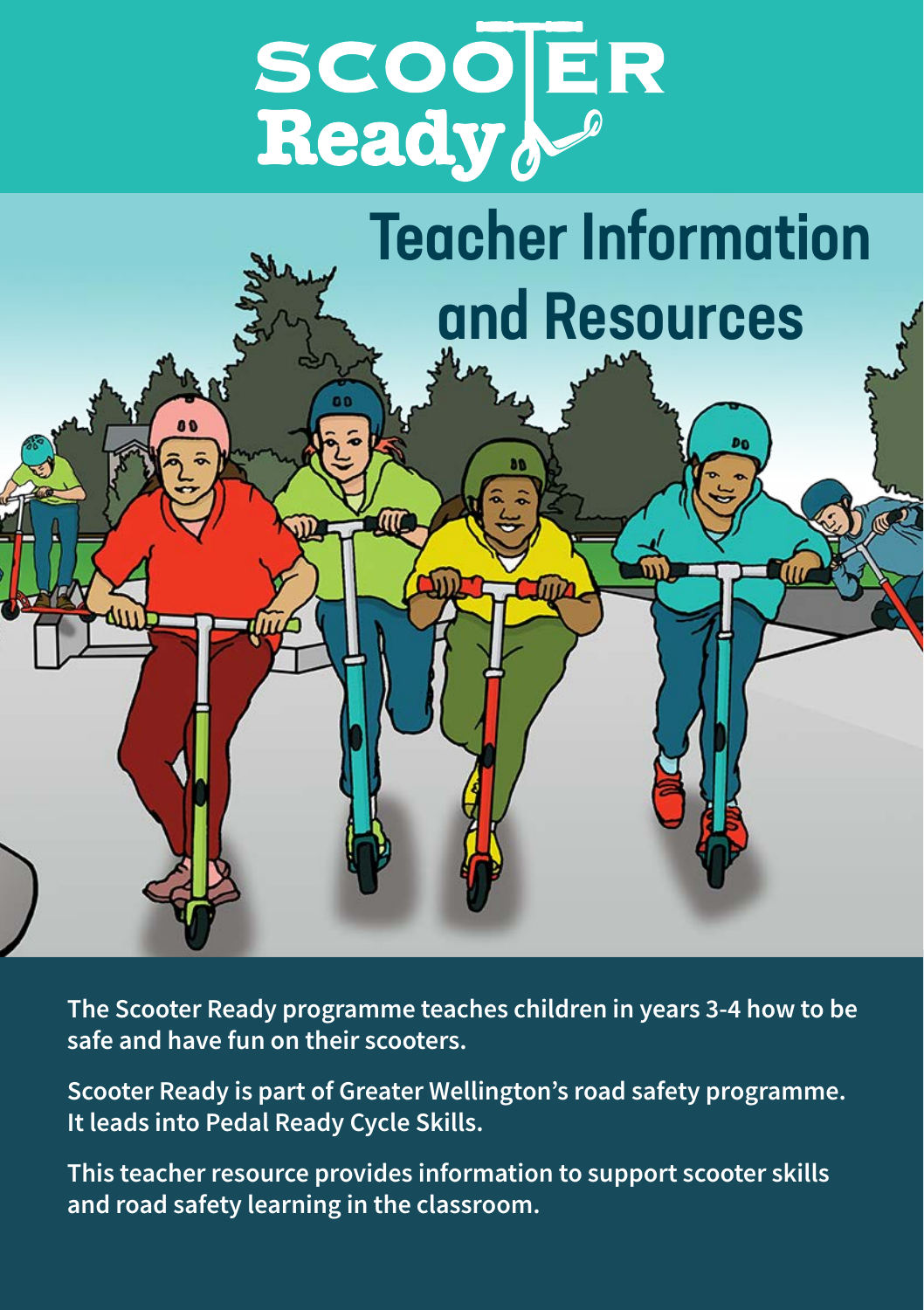# Our programme give tamariki the skills and confidence to scooter everuday!

During a 50-60 minute school Scooter Ready session we will cover the following:

- Encourage safe scooting
- Emphasise importance of wearing a correctly fitted helmet
- Teach appropriate clothing (e.g. covered shoes)
- Teach practical handling skills and quick stopping
- Develop or improve footpath etiquette
- Provide information to students and parents.

# How does it work?

Scooter Ready is aimed at tamariki in Years 3 and 4. In some cases, we can also deliver a shortened programme to Year 0-2 students.

As part of the Pedal Ready programme preference is given to schools who book both at the same time. We deliver Pedal Ready to Year 5-8 students in the morning. Scooter Ready is delivered to Year 3-4 students in the afternoon.

Our instructors come to your school and teach a practical course on the school courts (or in a hall if available). We bring plenty of extra scooters and helmets so all students can take part.

- We can work with your students who need extra help let us know the best way to support them.
- The classroom teacher must remain with the class.
- Students must be wearing closed-toe or covered shoes. No jandals!
- We aim to work with ratios of 1:12 or 2:25.

# How do you book?

For more information, visit: **[www.pedalready.org.nz](http://www.pedalready.org.nz)** or **[www.gw.govt.nz/scooters](http://www.gw.govt.nz/scooters)**

To make a booking email:

**booking[s@pedalready.org.nz](mailto:bookings%40pedalready.org.nz?subject=Scooter%20booking)** or, contact your local NZ Police School Community Officer.

## SAMPLE TIMETABLE:

9am - 12.30pm – Y5/6 **Pedal Ready** session 12.30-1.30pm – Lunch  $1.30 - 2.25$ pm – Y3/4 **Scooter Ready** session  $2.25 - 2.55$ pm – Y0/2 **Scooter Play**/basic skills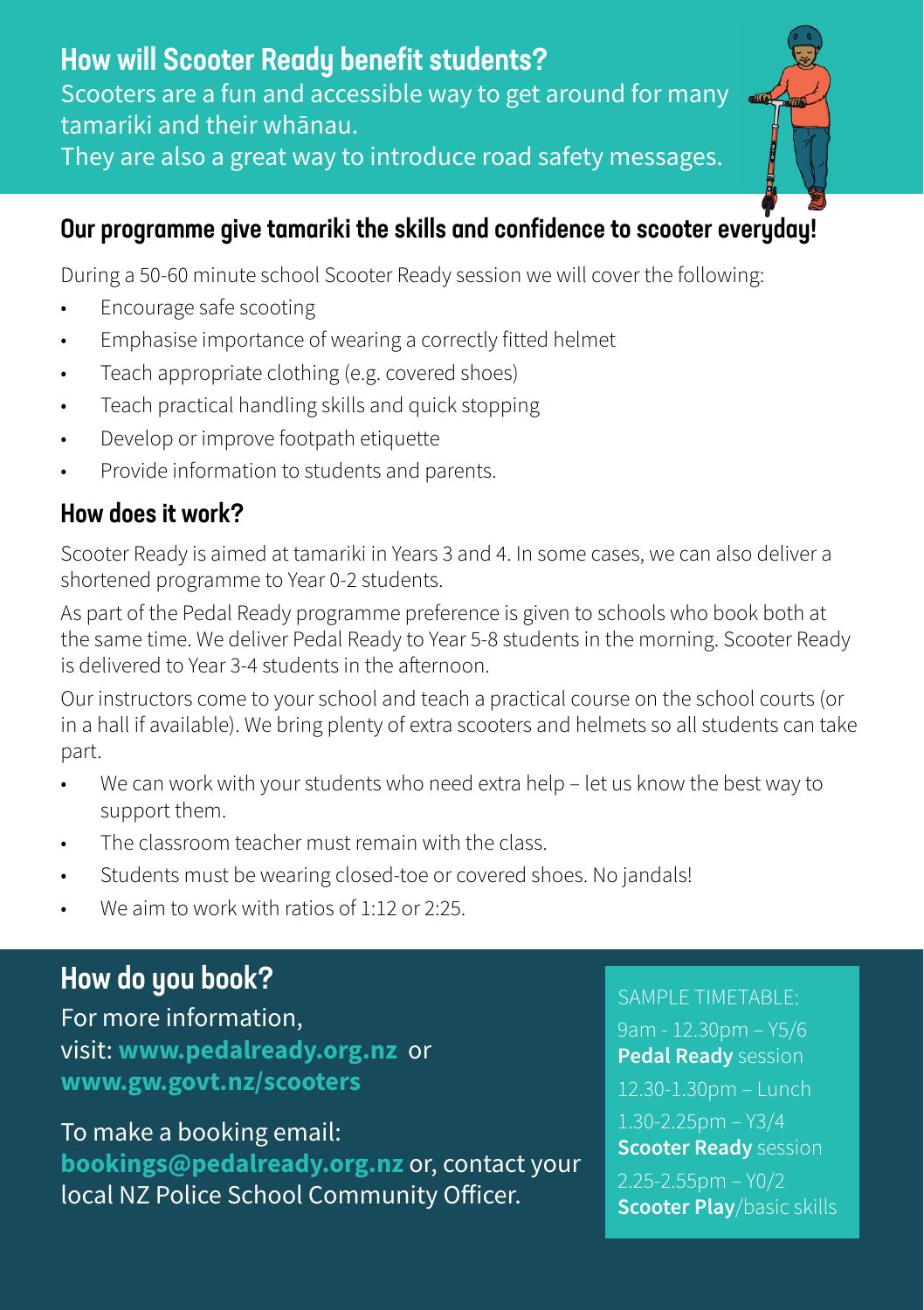# Session outline

We focus on four key areas for our Y3-4 Scooter Ready courses. For Scooter Play, we only cover set-up and stopping. Road safety is a useful classroom extension.

| <b>Topic</b>                                                         | <b>Outcomes</b>                                                                                                                                              |                              |
|----------------------------------------------------------------------|--------------------------------------------------------------------------------------------------------------------------------------------------------------|------------------------------|
| Set-up<br>Helmet fit, clothing check<br>and scooter set up           | Tamariki know how to wear a helmet correctly.<br>They wear shoes when riding.<br>They can check or adjust their scooter.                                     | 'n<br>≘                      |
| <b>Stopping</b><br>How to use brakes and<br>how to stop quickly      | Tamariki learn how and when to use their brakes.<br>They also learn the 'hop-stop' for quick and safe<br>stopping.                                           | ≘<br>≘                       |
| Share the footpath<br>Slow and give a wide berth<br>or stop and walk | Tamariki discuss why we must consider others.<br>We can keep everyone on the path safe, by slowing<br>down, giving space and giving a friendly warning.      |                              |
| <b>Skills</b><br>Gliding, switching and<br>other hazards             | Tamariki learn basic skills such as how to glide, switch<br>feet and how to avoid or ride over small hazards by<br>shifting their body weight down and back. | È<br>$\overline{\mathbf{a}}$ |

# Road Safety

We encourage classroom teachers to cover helmet use before the scooter sessions.

After the session it is important to explore road safety themes. This can be done in class using the resources on the next page.

Your local NZ Police School Community Officer can offer practical road-side training. **[Waka Kotahi](https://education.nzta.govt.nz/teacher-resources/)** has lesson plans which support student inquiry and curriculum integration.

## Scooter Ready is run in partnership with [Micro Scooters,](https://www.microscooters.co.nz/pages/scooter-safety-program) local Police and local councils.

# What we need to know

- 1. When are your Pedal Ready sessions (if you've booked these already) or what dates would you prefer for both?
- 2. How many groups/classes of children you have and how many in each group (aim for 25 per group)?
- 3. Your interval and lunch break times.
- 4. Any special needs of the students who will be participating?
- 5. Contact name and number of lead teacher (in case of rain)?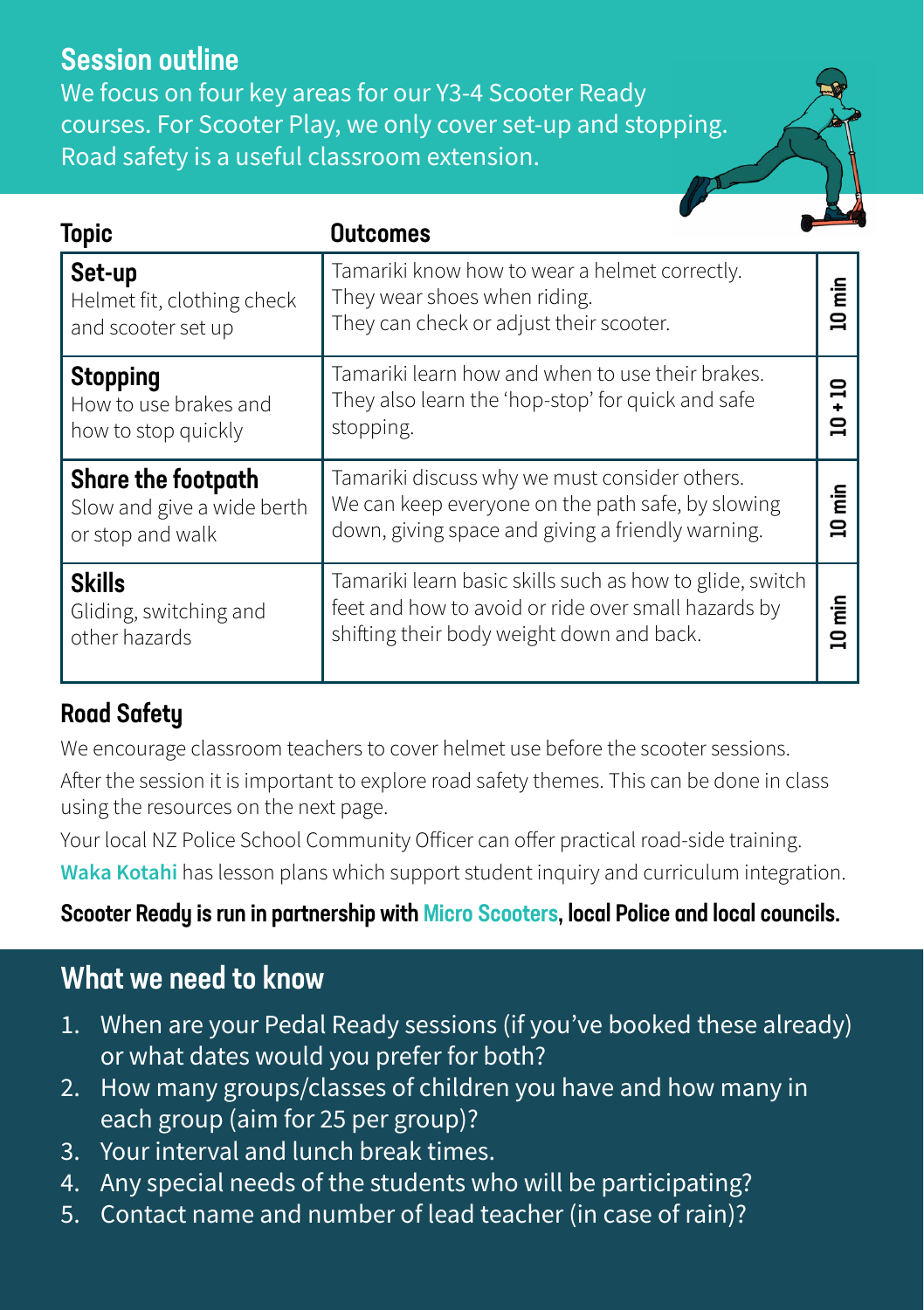## Before a Scooter Ready session

Tamariki need to experience, review and practice safety behaviours. Please go over the tips and skills in this leaflet to help lock in some super safe scooter skills!

### **Helmets**

Always wear your helmet! Use the 'S' checks to make sure they fit well and are safe:

- Make sure it's the right **Size** and the **Strap** is snug one or two finger gap
- Check your **Shell, Styrofoam,** and **Straps** for signs of wear or damage.
- Check your helmet has the right standards approved **Safety Sticker**.
- Do the **Scooter Salute** to check it's on correctly. Two fingers between your eyebrows and the helmet.

## Scooter 4-point check

**1 brake** – Check your brake works. Limit use on downhills to avoid overheating.

**2 wheels** – Check your wheels spin freely and have no flat patches. Check your front wheel is facing forwards (bolts at back).

**3 points** – Check your handlebars are at bellybutton height. Check handlebar and folding clamps are done up tight.

**Drop test** – Gently drop the scooter – check for any rattles.

#### Gear

Safety gear can help prevent bumps and bruises.

Always wear covered shoes - no jandals on scooters please! Wear bright contrasting colours to stand out and be seen.

# SCOOTER AND ROAD SAFETY RESOURCES:

- **• [Waka Kotahi NZ Transport Agency Education portal](https://education.nzta.govt.nz/teacher-resources/)**
- **• [NZ Police Road Safety in schools page](https://www.police.govt.nz/advice-services/personal-and-community-safety/school-portal/resources/travelling-safely/road-safety)** or,
- Contact your local **[Police School Community O](https://www.police.govt.nz/contact-us/stations)fficer**
- **• [Micro Scooters Scooter Safety Program](https://www.microscooters.co.nz/pages/scooter-safety-program)**

#### We continually update our resources and links on:

- **• [www.gw.govt.nz/scooters](http://www.gw.govt.nz/scooters)**
- **• [www.pedalready.org.nz/resources](http://www.pedalready.org.nz/resources )**
- **• [www.movinmarch.com/roadsafety](https://www.movinmarch.com/roadsafety)**









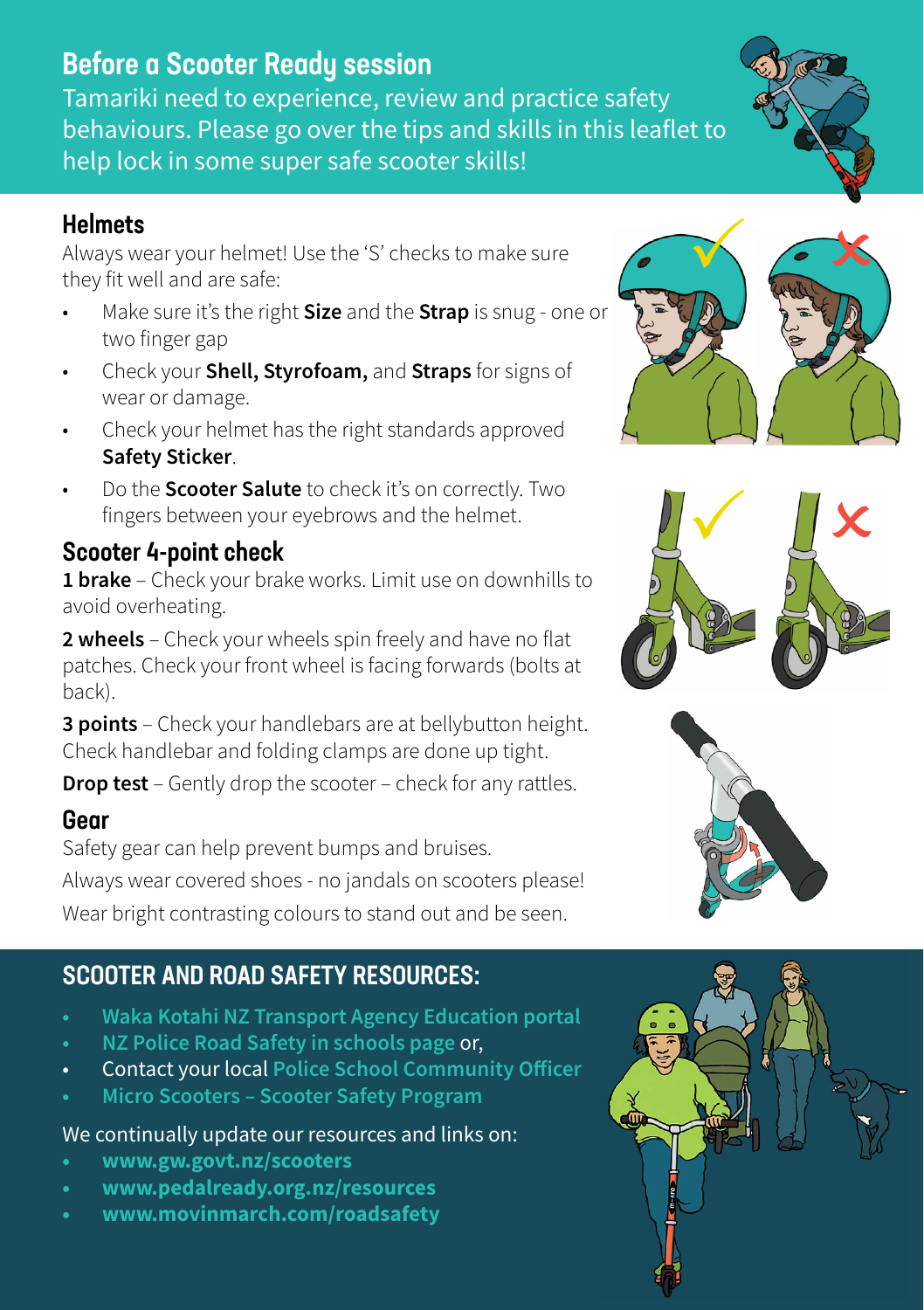# After a Scooter Ready session

Scooters are a fun way to learn road safety messages. Our programme begins to explore decision-making strategies which will serve tamariki for life.

## Road Safety

Encourage whānau to model good behaviour. Younger students should ride with an adult or older sibling. They can practise safe routes and road crossings with an adult.

- Walk and scoot on the 'house side' of the footpath.
- Choose safe places to cross the street where you can see and be seen.
- Use the Kerb Drill (below) both when crossing the road and around sneaky driveways.
- Sneaky driveways are places where a car may approach unseen. Something beside the driveway may hide the car from view. The driver won't be able to see you so always wait!
- Always *walk* scooters across the road or over train tracks.
- Discuss what to do if something unexpected happens.

## Sharing the footpath

- Remember, when passing other people, slow down or stop riding and walk.
- Give them a wide berth if you can.
- Ring a bell or call out to let them know you're coming past.

## Scooter Squad

Tamariki wanting to ride to school may be interested in a 'scooter squad'. This is the same as a Walking School Bus but on wheels. Contact your local Council for guidance or **[visit Waka Kotahi](https://education.nzta.govt.nz/teacher-resources/school-community-partnerships/walking-school-bus/)**.

## THE KERB DRILL FOR CROSSING THE ROAD

Always walk your scooter when crossing roads or driveways. Drivers may not see you. Use the 'kerb drill':

- 1. STOP one step back from the kerb
- 2. LOOK and LISTEN for traffic coming from all directions
- 3. WAIT if there is traffic coming and check again.

#### When there is no traffic coming...

- 4. WALK quickly, straight across the road.
- 5. While crossing, look and listen for traffic, wherever it may come from.







## THE CROSSING **SONG**

*Stop, look and listen, before you cross the street. Use your eyes, use your ears, before you use your feet!*

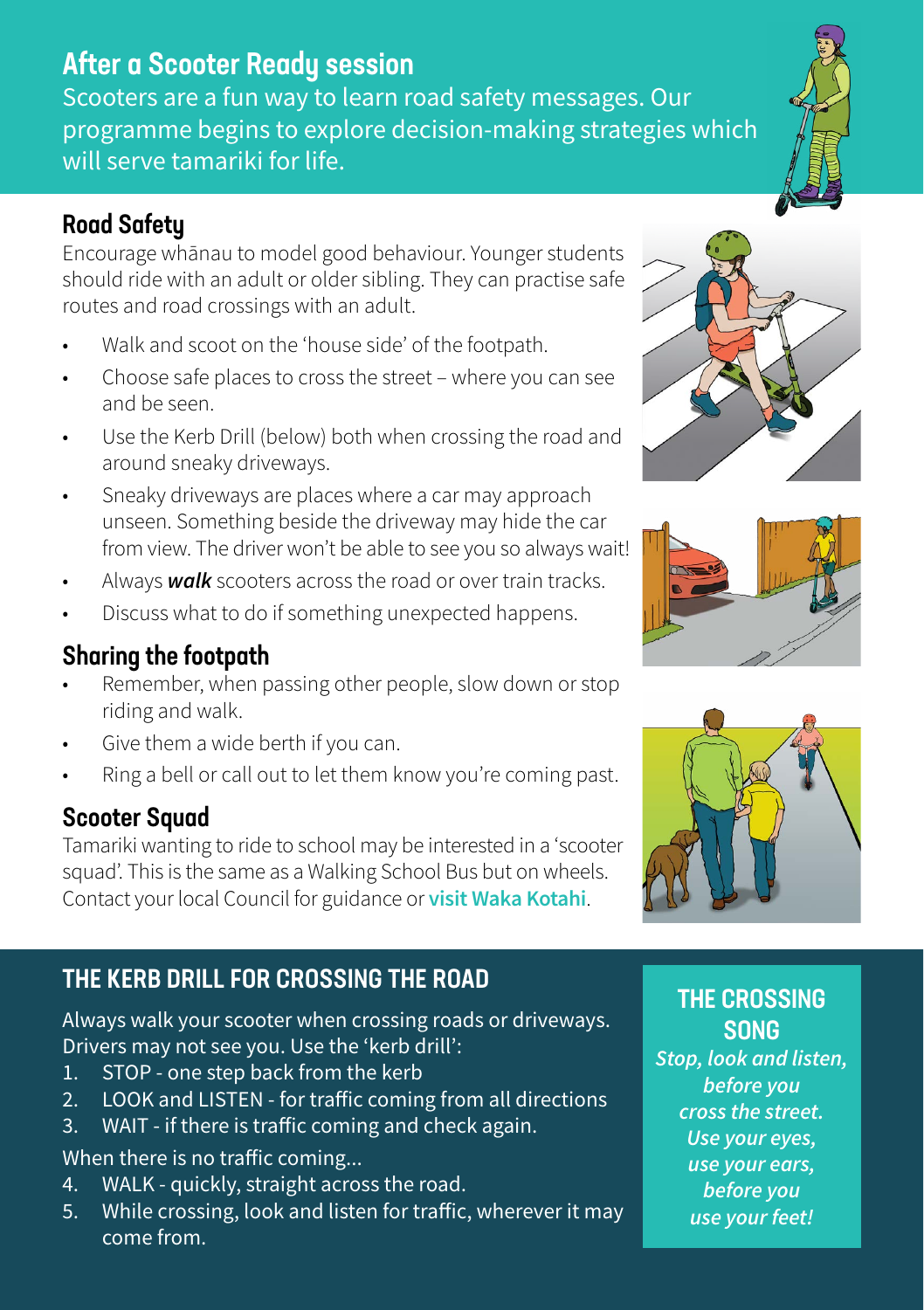# **Games**

Games are a great way for tamariki to practice their skills and gain confidence. They can also help motivate and enhance learning.

**Grandma's footsteps** (aka: What's the time Mr Wolf or Statues) –

- The teacher (or a student) is the 'grandma/pa' and stands at one end of the court (by netball hoop) with back towards class.
- Students line up at the other end of the court.
- Grandma/pa says "go" and students can scoot towards them but must FREEZE using the 'hop-stop' when Grandma/pa says "3, 2, 1, stop".
- Any students still moving, or not stopped correctly move back to the start line.
- The winner is the student who is best at stopping quickly using the 'hop-stop'.

### **The Floor is Lava** (elimination or personal challenge) –

Students scoot around inside a marked area. The teacher calls out 'the floor is lava!'. Students must keep both feet on their scooter without touching the ground for as long as they can. After a few seconds, the floor is safe again.

Alternative version: They must stop with their front wheel on a painted line.

**Scooter 'snakes'** – works best when you have 20 minutes at least to play.

- Set up teams of 3-4 students to each make a 'snake'.
- Snakes are led by the 'head' (first person) who decides where they go and has to keep the 'body' (other team-members) together.
- They swim around the court and avoid cutting each other off.
- Instructors can be crocodiles/taniwha who try to cut off the snakes.
- Every 3-5 minutes swap the leaders around. The leader becomes the tail and second student becomes the new leader, so they each get a turn leading.

**Free ride** – practise skills while staying on the court.

**Obstacle course** – Include slalom, stopping, slow-riding, 'lava' and small bumps. **Gliding race** – Who can go the furthest by only pushing off one/two/three times? **Red light/Green light** – go on green, stop on red, slow on amber/yellow.

**The "mini-man"** – students squat on the scooter as low and long as they can.

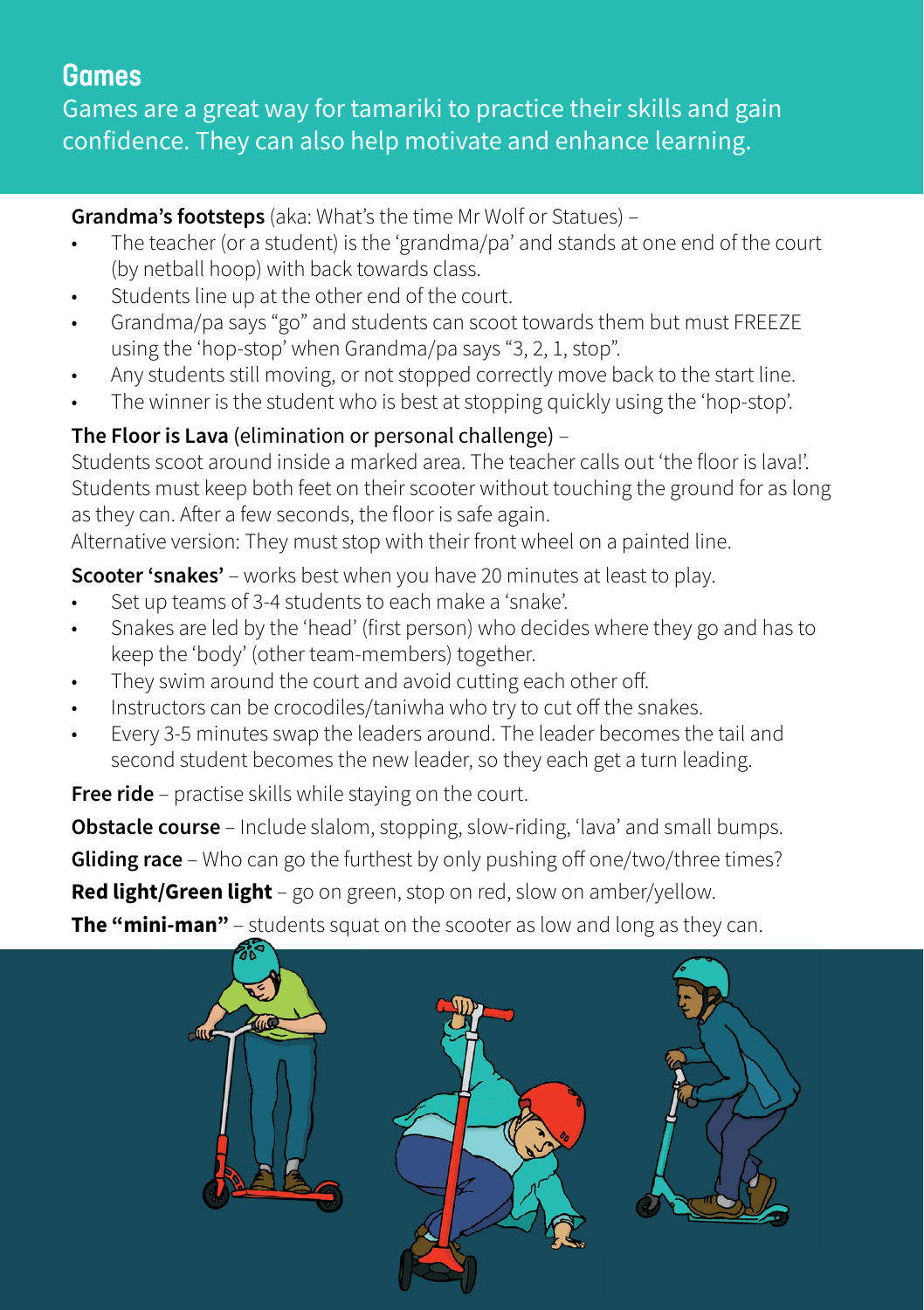

# kutarere **kutarere** MOVINMARCH.COM **scooter**